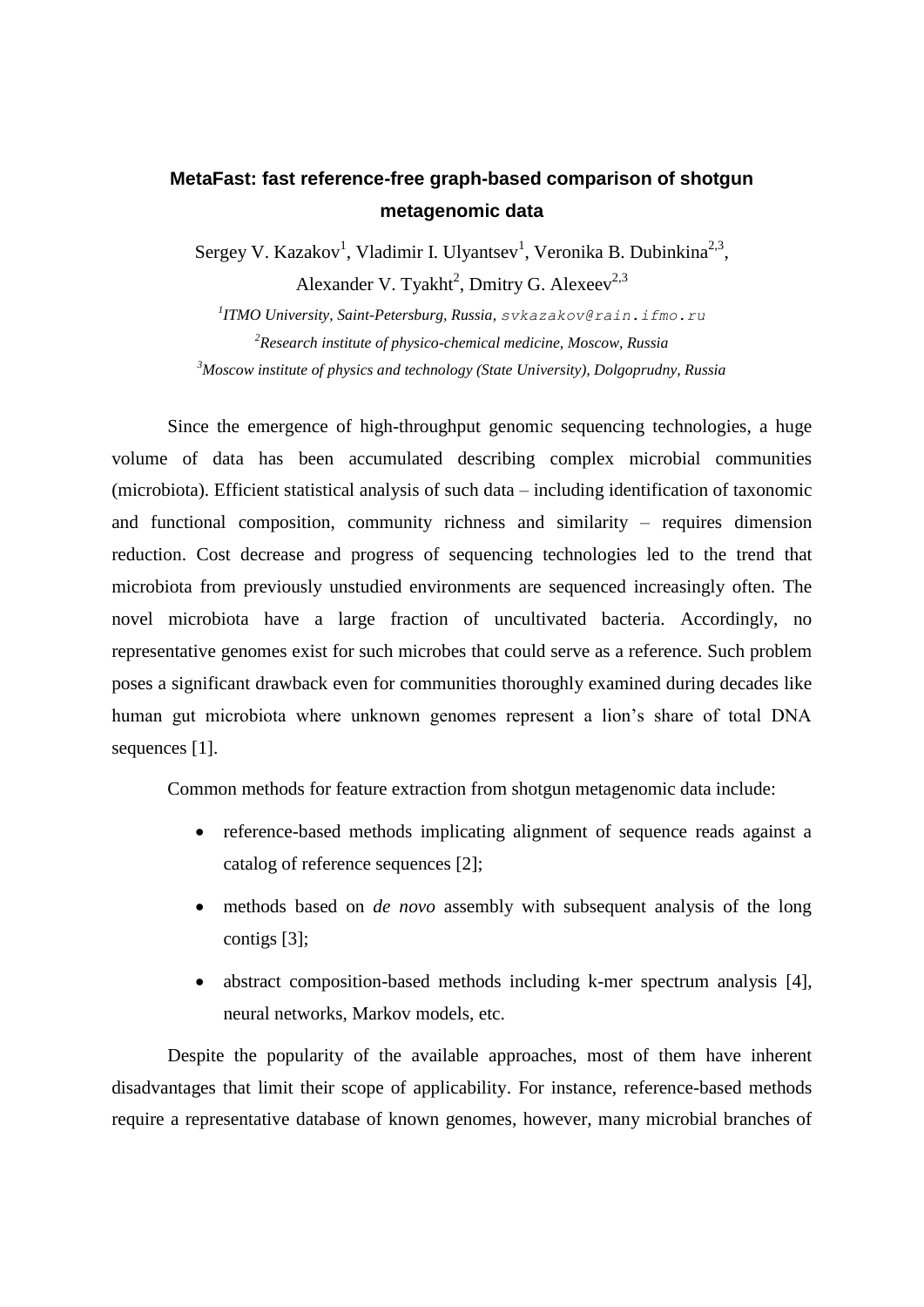the tree of life still lack such sequences. Assembly-based methods are computationally intense and can hardly be applied to metagenomes with highly complex community structure. On the other hand, composition-based methods do not require a reference base and mostly are computationally efficient; however, the interpretation of the resulting features is often unclear.

We have developed a novel approach *MetaFast* for compact representation of metagenomes. It does not require a priori knowledge about the taxa possibly included in the microbiota. Other advantages over the above-mentioned methods are rather small system requirements and interpretability of the extracted features.

The algorithm consists of four steps.

- 1. Assembling short genomic sequences from reads for every metagenome separately (basing on de Bruijn graph). These sequences are similar to contigs, but several times shorter.
- 2. Constructing one combined de Bruijn graph for all assembled sequences from all metagenomes and searching for connected components in it. Large components are subdivided into small ones by removing vertices occurring in a small number of metagenomes.
- 3. Calculating a characteristic vector for every metagenome with a length equal to the number of connected components. Each vector element is the number of k-mers from a connected component that are present in reads of the metagenome.
- 4. Cross-comparing metagenomes by calculating the Bray-Curtis dissimilarity matrix based on characteristic vectors.

Тo test the applicability of our method, several datasets consisting of simulated and real metagenomes were used.

In the first experiment, 100 metagenomes were generated by randomly fragmenting 10 bacterial genomes of most common intestinal bacteria into "reads". Matrices of pairwise dissimilarity obtained using the proposed *MetaFast* method and by the Bray-Curtis measure on the basis of preassigned bacterial compound were found to be highly correlated (Mantel test: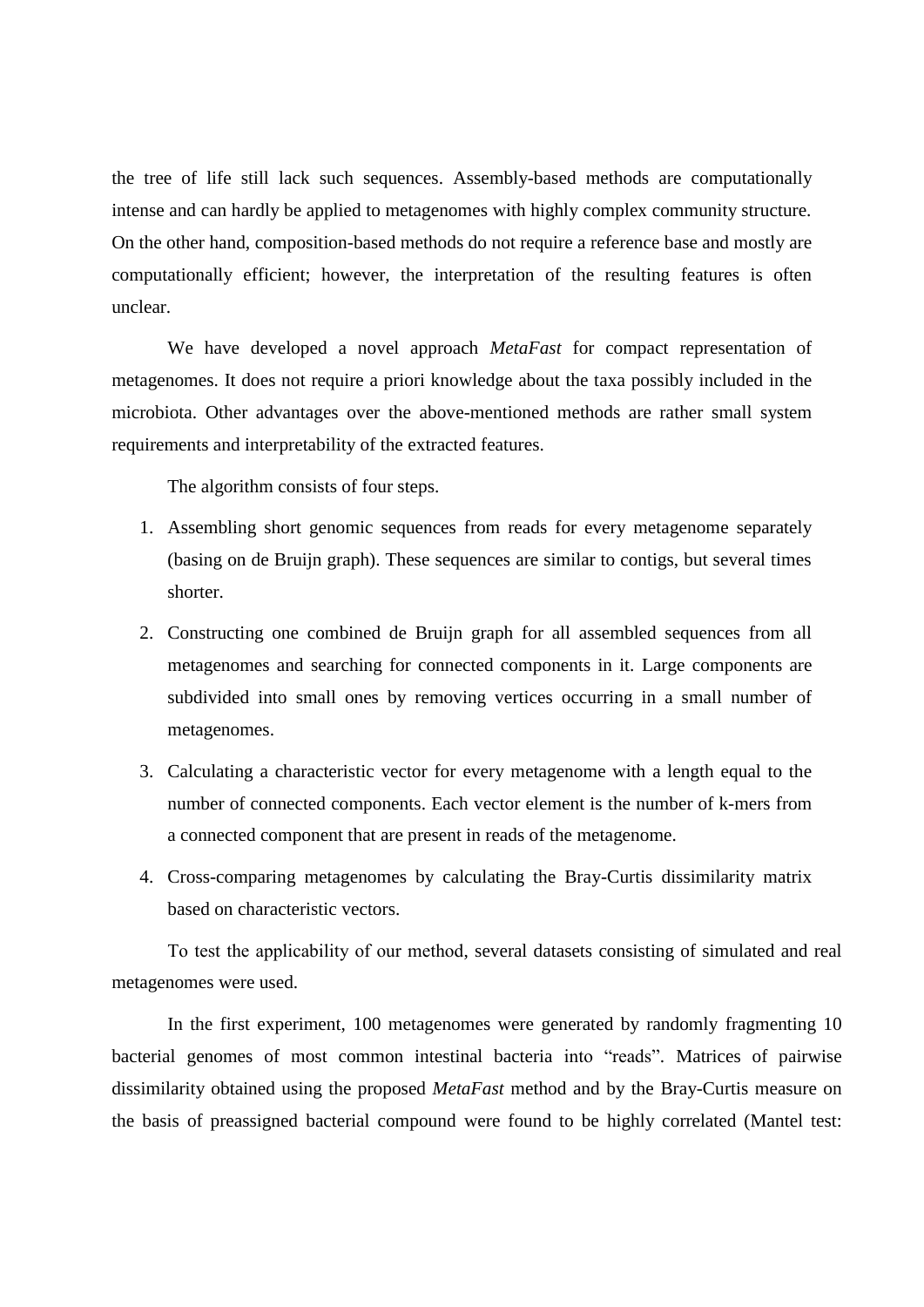Spearman correlation r=0.96; p-value=0.001).

In the second experiment, we tested *MetaFast* on a dataset of 157 real metagenomic samples of the human gut microbiota from a recent large-scale metagenomic project [5]. This dataset includes diverse bacterial compositions from both healthy people and patients with type 2 diabetes. For this data we applied *MetaFast* to calculate the pairwise dissimilarity matrix. We also calculated the taxonomic and functional composition using mapping to reference set of genomes [2]. Comparison analysis showed that in general *MetaFast* produces a dissimilarity matrix similar to those provided by reference-based approaches. *MetaFast* has better conformity with taxonomic composition (Spearman correlation r=0.92; p-value=0.001) than with functional composition (Spearman correlation r=0.81; p-value=0.001). Fig. 1 shows Procrustes analysis for multidimensional scaling (MDS) of dissimilarity matrices based on taxonomic composition and *MetaFast* method. An example of *MetaFast* output on a subset of the data is shown in Fig. 2.



Fig 1. Procrustes analysis for MDS based on taxonomic and *MetaFast* dissimilarity matrices.

The largest dataset (157 real metagenomes) consisted of 7.8 billion reads with an average length 90 bp, a total of 580 Gb archived FASTQ files. The complete analysis by *MetaFast* took approximately 30 hours on a supercomputer, using 120 Gb of memory and 20 CPUs (AMD Opteron™ Processor 6176 - 800MHz).